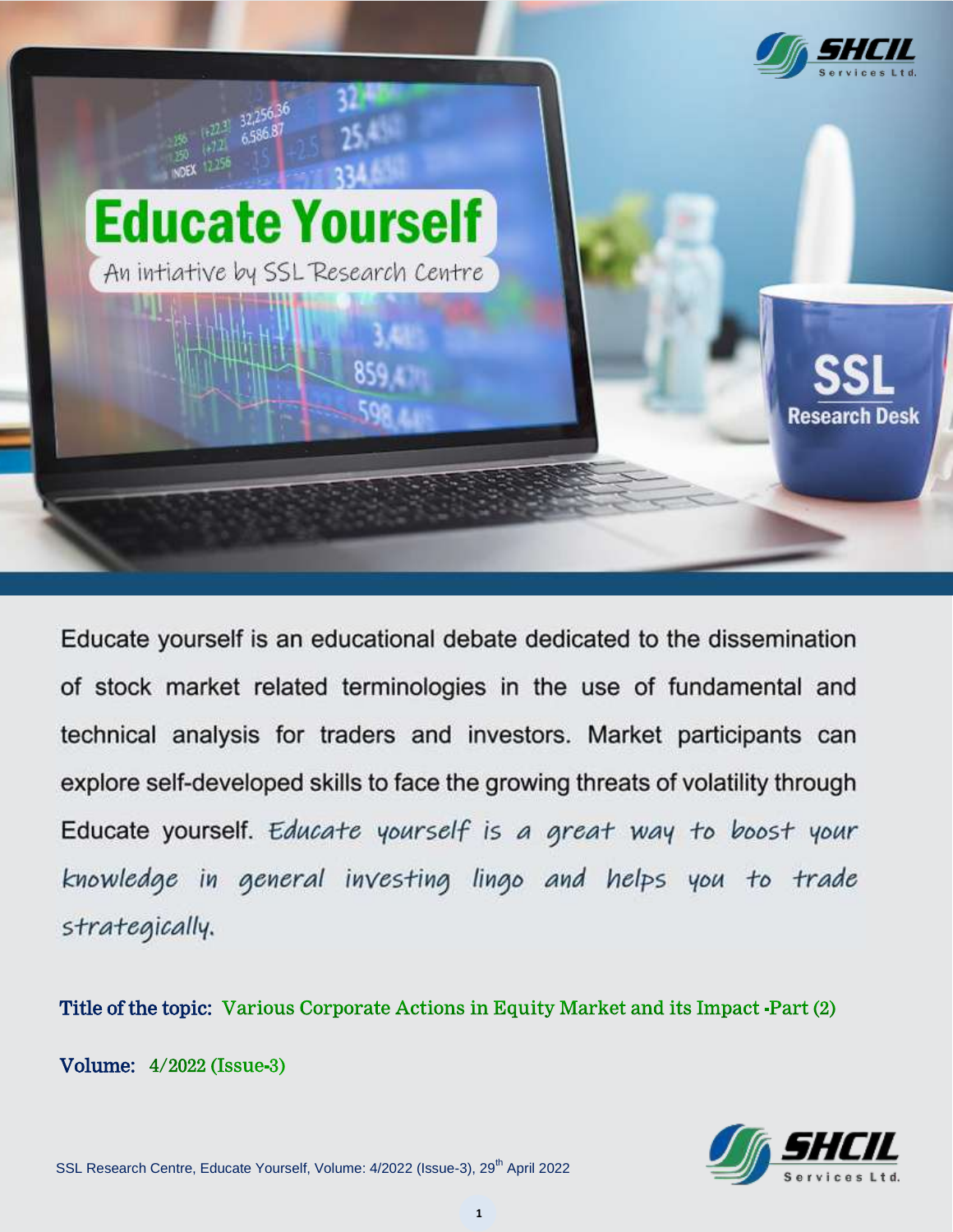#### **Various Corporate Actions in Equity Markets and its Impact – Part (2)**

In the previous issue we have seen what are Mandatory "Corporate Actions" and its benefits to the Company and Shareholders; we also looked at the importance of Record date and Ex-Date during a corporate action. In this issue we will be looking at some other types of corporate actions namely Mandatory with choice Corporate actions and Voluntary corporate actions.

### **Mandatory with Choice Corporate Action:**

This corporate action is a mandatory corporate action where shareholders are given a chance to choose among several options. An example is cash or stock dividend option with one of the options as default. Shareholders may or may not submit their elections. In case a shareholder does not submit the election, the default option will be applied.

### **A. Dividend:**

A dividend is a distribution of profits by a corporation to its current shareholders. When a company earns a profit or surplus, it is able to pay a proportion of the profit as a dividend to shareholders. Any amount not distributed is taken to be re-invested in the business (called retained earnings). The current year profit as well as the retained earnings of previous years is available for distribution; a company is usually prohibited from paying a dividend out of its capital. Distribution to shareholders may be in cash (usually a deposit into a bank account) or, if the corporation has a dividend reinvestment plan, the amount can be paid by the issue of further shares or by share repurchase. In some cases, the distribution may be of assets. The dividend received by a shareholder is income to the shareholder and may be subject to income tax. The tax treatment of this income varies considerably between jurisdictions. The corporation does not receive a tax deduction for the dividends it pays.

After the declaration of a stock dividend, the stock's price often increases. However, because a stock dividend increases the number of [shares outstanding](https://www.investopedia.com/terms/o/outstandingshares.asp) while the value of the company remains stable, it dilutes the [book value per common](https://www.investopedia.com/terms/b/bookvaluepercommon.asp)  [share,](https://www.investopedia.com/terms/b/bookvaluepercommon.asp) and the stock price is reduced accordingly.

A 2% stock dividend paid on shares trading at Rs.200 only drops the price to Rs.196.10, a reduction that could easily be the result of normal trading. However, a 35% stock dividend drops the price down to Rs.148.15 per share, which is pretty hard to miss.

#### **Advantages of Dividend:**

#### From Investor's Point of View –

- 1) The dividend declaration enhances the wealth of shareholders.
- 2) Dividend declaration gives the satisfaction to the investors that they have invested in the right organization where they get the proper return on the investments made. This attracts more investors.



SSL Research Centre, Educate Yourself, Volume: 4/2022 (Issue-3), 29<sup>th</sup> April 2022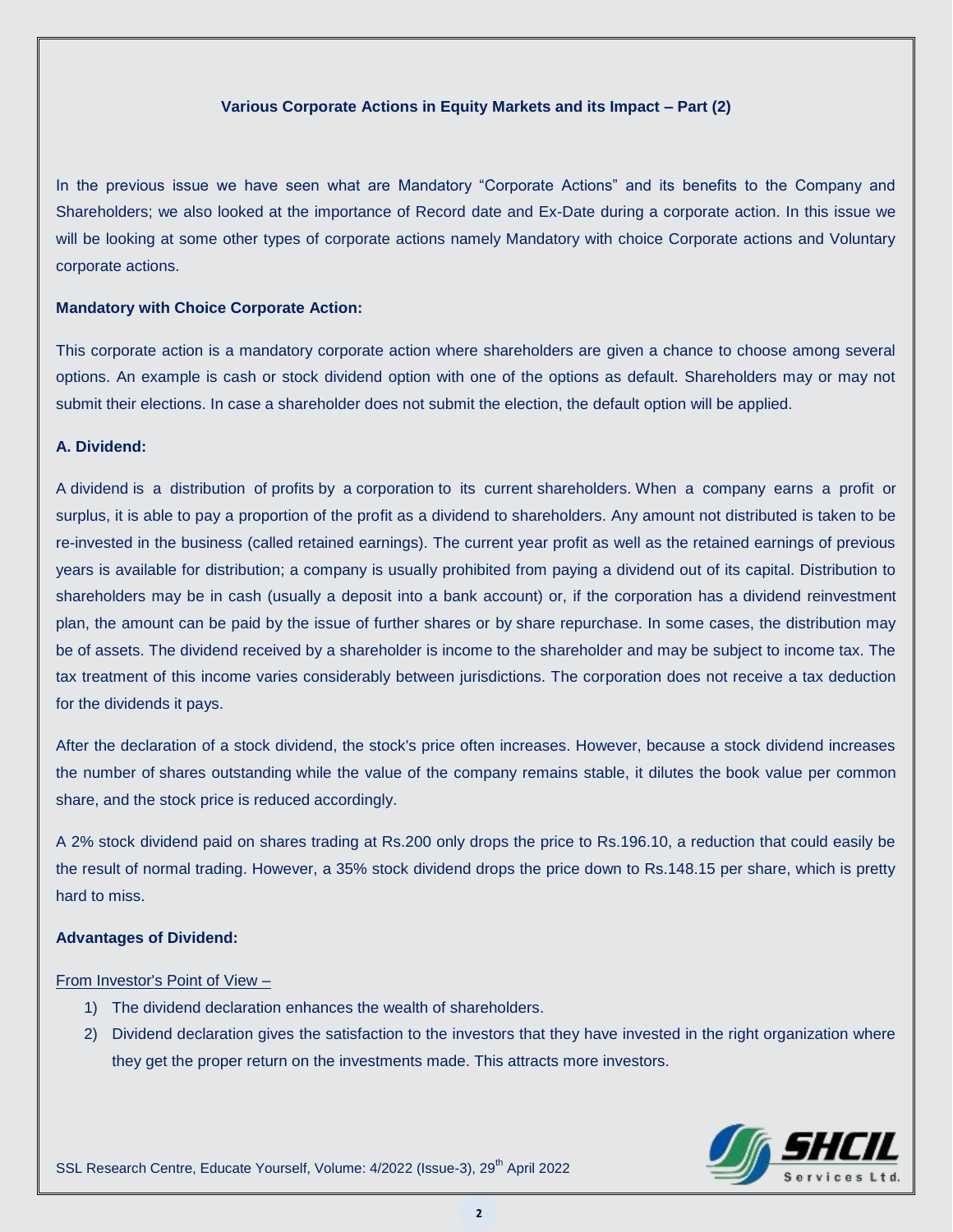### From Company"s Point of View –

- 1) The company will stand in a benefited position in case of a further public issue for expansion or diversification.
- 2) Another advantage of dividend is that people who are old like to have constant source of income and if they invest in stock market they will more likely to invest in those companies which pay regular dividend rather than those company which pay irregular or no dividend and hence dividend attracts this class of investors to invest in the company.

### **Disadvantages of Dividend:**

### From Investor's Point of View –

1) On declaration of dividend the market price reduces and in return the volatility in the stock market increases.

# From Company"s Point of View –

- 1) As in some countries, the dividend is tax free and the organization declaring the dividend has to pay taxes on it from the own pocket, this demotivates the organization to declare dividends.
- 2) The procedure and legal formalities involved in the declaration and payment of the dividend is lengthy and time consuming.
- 3) The biggest disadvantage of dividends is that by paying dividend company runs out of cash which could be utilized for investing into the business which in turn would have resulted in more growth for the company. In a way dividend results in sacrificing long term growth for short term benefit.
- 4) If company pays dividend in 1 year and fails to pay in other years then investors worry about the future of the company and starts selling stock which results in downward pressure on the stock price and unwanted negativity about the company.

# **Voluntary Corporate Actions:**

A voluntary corporate action is an action where the shareholders elect to participate in the action. A response is required for the corporation to process the action.

# **A. Rights Issue:**

A rights issue is an invitation to existing shareholders to purchase additional new shares in the company. This type of issue gives existing shareholders securities called rights. With the rights, the shareholder can purchase new shares at a discount to the market price on a stated future date. The company is giving shareholders a chance to increase their exposure to the stock at a discount price. Until the date at which the new shares can be purchased, shareholders may trade the rights on the market the same way that they would trade ordinary shares. The rights issued to a shareholder have value, thus compensating current shareholders for the future dilution of their existing shares' value.

For example, A company announces rights shares in the ratio of 1:5 i.e. one share for every 5 shares held at a discounted price of Rs. 250.The current market price is Rs. 300. As price falls after a right issue the security can be expected to trade around Rs.291.67 ex-rights.



SSL Research Centre, Educate Yourself, Volume: 4/2022 (Issue-3), 29<sup>th</sup> April 2022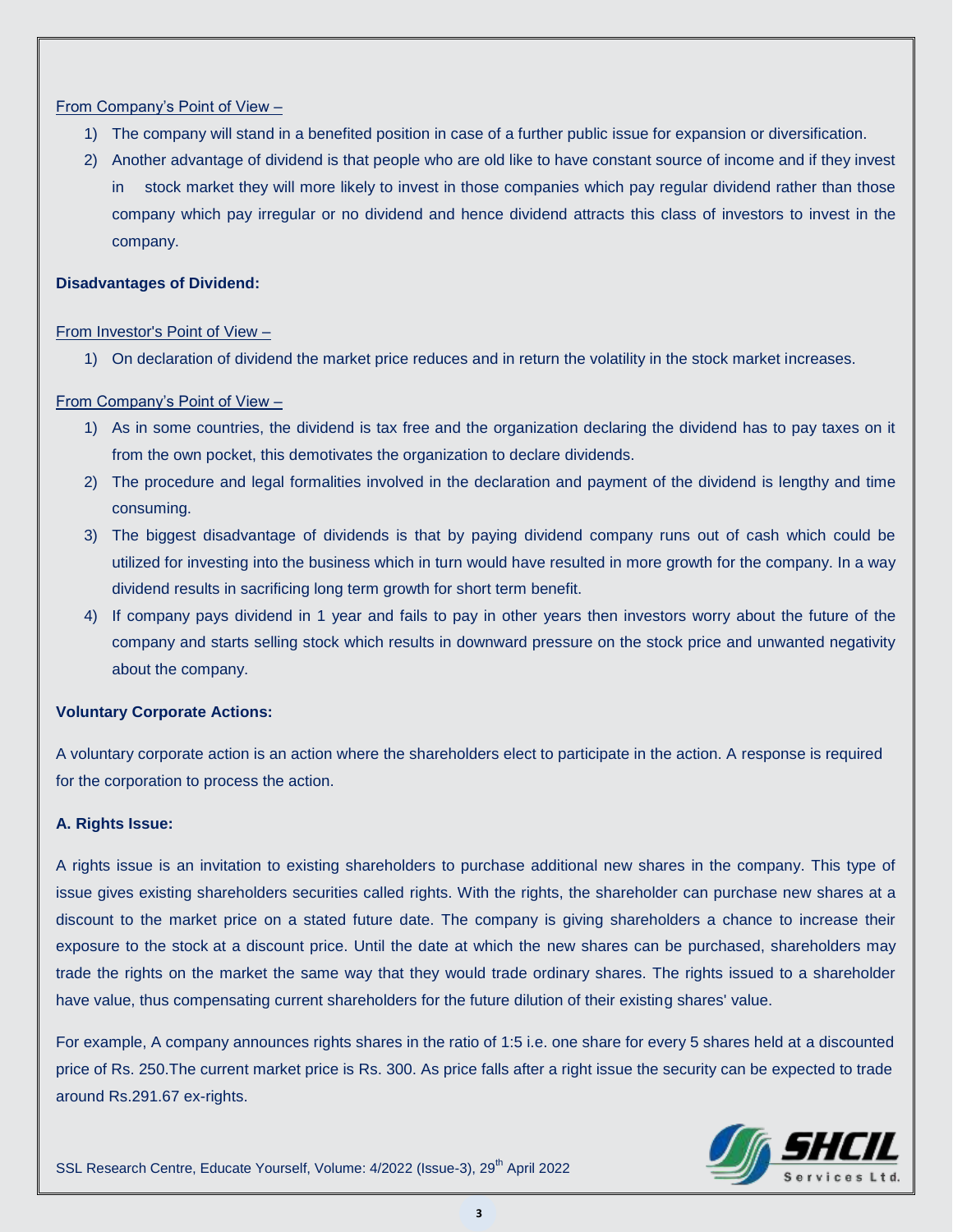### **Advantages of Rights Issue:**

#### From Investor's Point of View –

- 1) Shareholders can buy new shares at a discount for a certain period on the right issue.
- 2) The number of additional share purchases allowed to an existing shareholder is always in proportion to his existing shareholding. Shareholders have the option to maintain their original proportion of share ownership.
- 3) Existing shareholders will have more certainty of getting shares, when a fresh issue is made to the existing shareholders, instead of the general public. The share price of the right issue will be less than the current share price which attracts the existing shareholders.

#### From Company"s Point of View –

- 1) Issuing rights is the fastest method and the cheapest source of raising capital for a firm.
- 2) The right issue involves less rigorous rules and regulations as it is more of an internal matter in the company.
- 3) A company can initiate the rights issue process to its existing shareholders at indigent times without incurring underwriting fees. The company also saves money that is spent on advertising, underwriting fee, etc. The company does not have to incur such expenses compared with raising fresh equity from an IPO.
- 4) The right issue is a process to raise capital wherein the company can raise capital without any increase in debt. The company can raise the capital from its existing shareholders without altering the shareholder"s holding percentage. The scope of the right issue is purely in the form of equity and it eliminates any scope for debt.

#### **Disadvantages of Rights Issue:**

#### From Investor's Point of View –

- 1) Existing shareholders have the option either to "subscribe" to the right issue or "ignore" to the right issue. If a shareholder "ignore" the right issue then their shareholding percentage will get diluted.
- 2) Investors may lose the holding value if the share prices come down after the rights issue.

#### From Company"s Point of View –

- 1) The right issue is an indication of liquidity crises that a company suffers. Generally, companies will practice the right issue option in the case of a financial crisis. The brand name of the company could negatively be affected when the right issue is announced. In another way, the shareholders also could assume that the company is struggling to run its business and could tend to sell their shares, which could then reduce the share price further.
- 2) The company may not be able to raise more funds and fail to achieve their target. This may happen if the existing shareholders of the company are not too keen to invest more.

### **B. Share Buyback:**

A share buyback, commonly known as repurchase of shares, is a corporate action to buy back its own outstanding shares from its existing shareholders usually at a premium to the prevailing market price. It can be an alternative tax-efficient way to return money to shareholders. Share buybacks reduce the number of shares in circulation, which can increase the

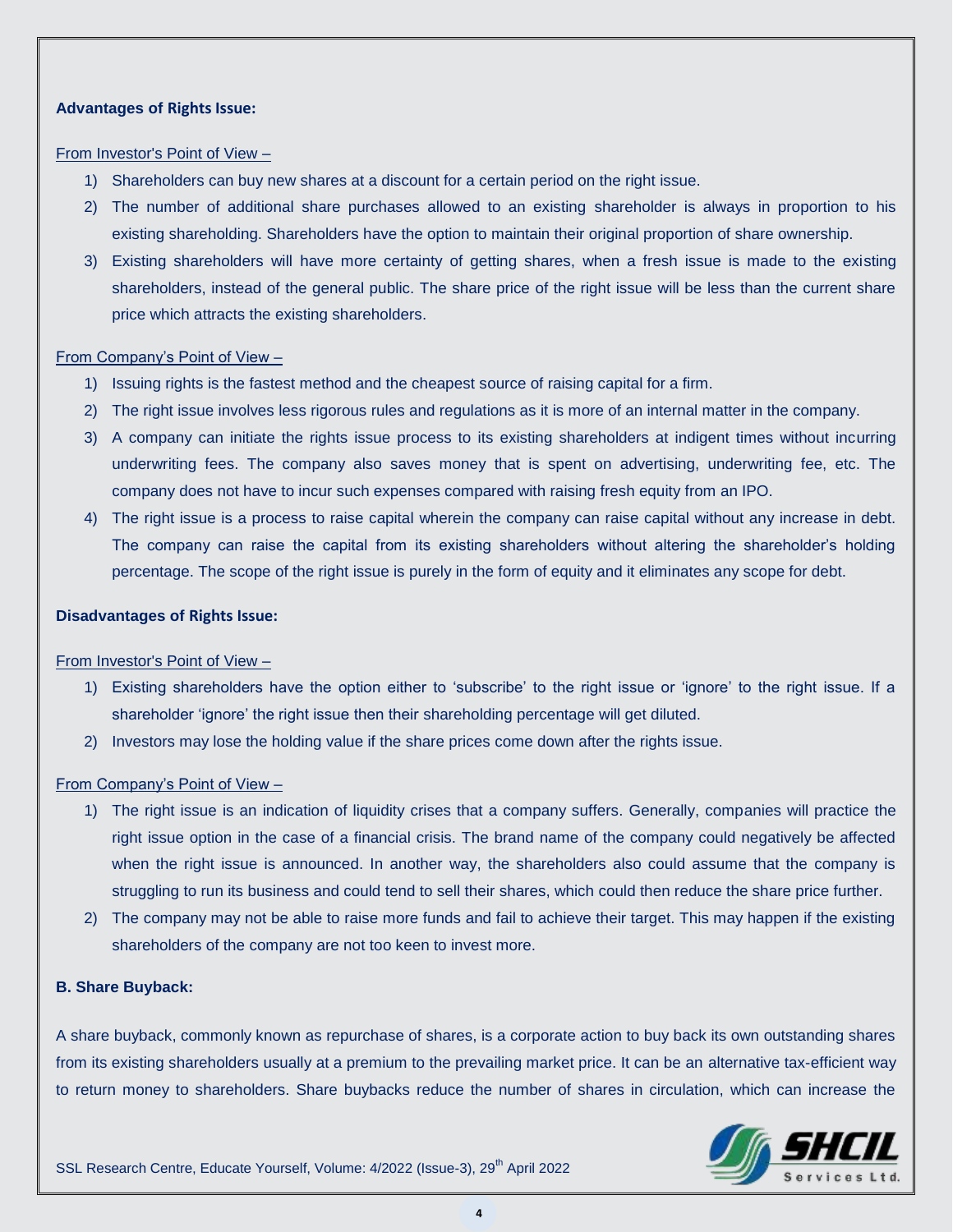share value and the earnings per share (EPS). A company might buy back its shares to boost the value of the stock and to improve the financial statements. Companies tend to repurchase shares when they have cash on hand and the stock market is on an upswing. The company is under no compulsion to conduct the repurchase program. It can cancel it or modify it according to their needs.

For Example A Company has 1,000,000 shares of stock outstanding. The current trading price of the stock is Rs.10 per share, giving XYZ Company a market capitalization of Rs.10,000,000. The company is flush with cash, so the board of directors decides to buy back 200,000 shares of its stock. There are now 800,000 shares of stock outstanding, but the company is still "worth" Rs.10,000,000, so the shares should now trade at Rs.12.50 each.

# **Advantages of Share Buyback:**

# From Investor's Point of View –

- 1) The shareholders are also under no compulsion to sell back the shares. They can choose to hold the shares if they want to.
- 2) After a Company announces to buy back shares, the stock price of that company often increases, this benefits the investors holding the shares of the company.
- 3) Buyback allows Shareholders to buy shares at a lower price and return them at a higher price and get a good capital gain in a short period of time.

# From Company"s Point of View –

- 1) Companies that are below their average industry profitability enjoy better share price appreciation after purchasing shares than companies with profitability above their industry average.
- 2) Companies whose sales growth was below their industry average had a higher share price rise after the repurchase of shares than those whose sales growth was above their industry average.
- 3) If a company / promoter is confident that the credit of their company is much higher than the market price, then the company can prove its confidence in the market by bringing a buy-back proposal.

# **Disadvantages of Share Buyback:**

# From Investor's Point of View –

- 1) Buy-back can cause shortage of shares in the market, resulting in liquidity issues.
- 2) Shareholders may receive a low dividend after a share buyback.

# From Company"s Point of View –

- 1) A Buyback could distract the funds of the organization from productive investments.
- 2) It might encourage unscrupulous promoters to use the money of the company to increase their stakes.
- 3) Companies often end up buying their stock at what turns out to be high levels, making the buyback a bad use of capital.



SSL Research Centre, Educate Yourself, Volume: 4/2022 (Issue-3), 29<sup>th</sup> April 2022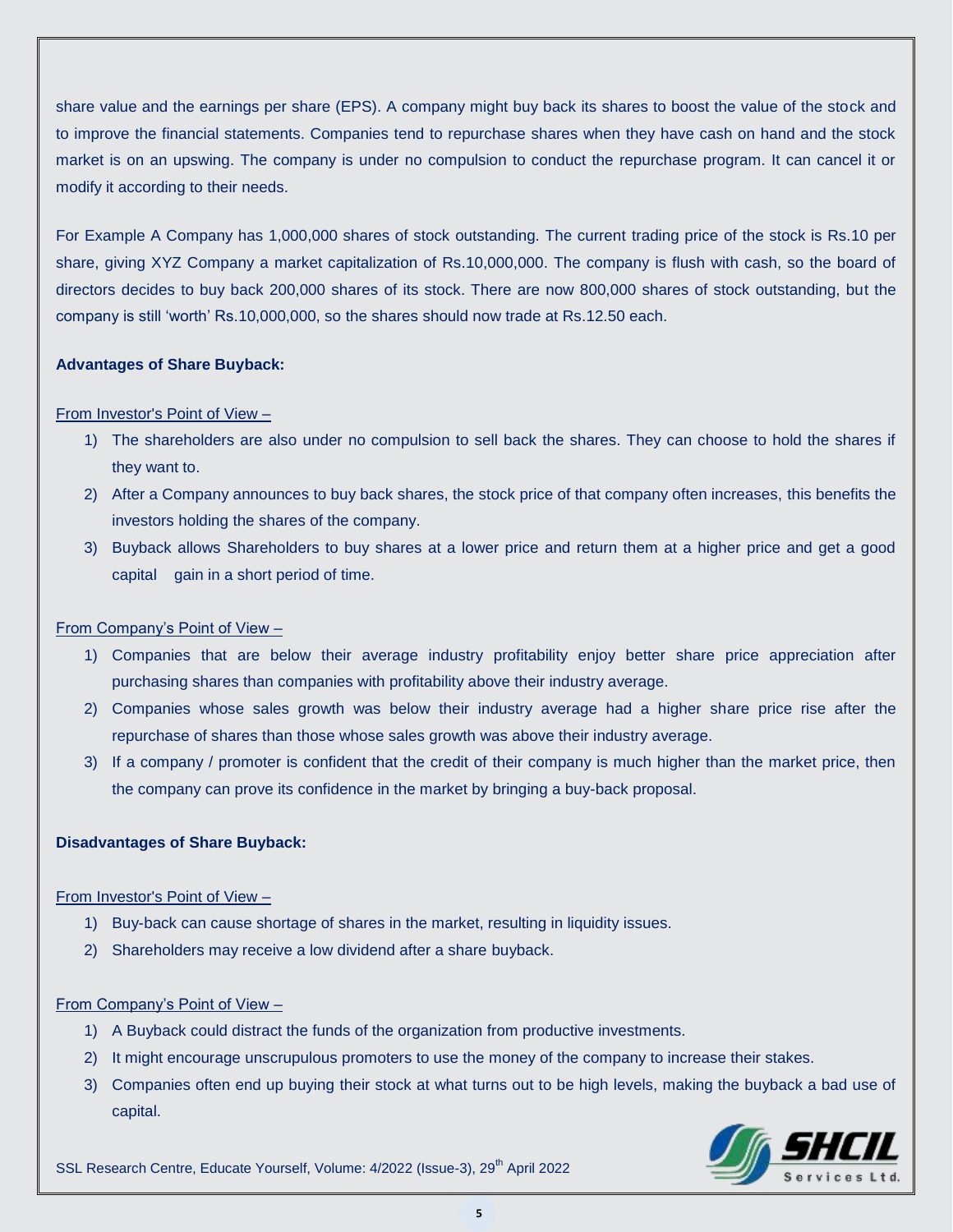- 4) The buyback process is time-consuming and requires disclosures to stock exchanges and approvals from regulatory bodies. It also involves hiring investment bankers, which becomes an expensive affair for the company.
- 5) It may also give a negative signal about the company"s confidence in itself and promoters may decide to sell their stake.

This issue gave us an insight about what is Mandatory with choice corporate actions and Voluntary corporate actions. Now we know the importance of corporate actions and how they affect the stock price, what all benefits they offer to a company and investor.